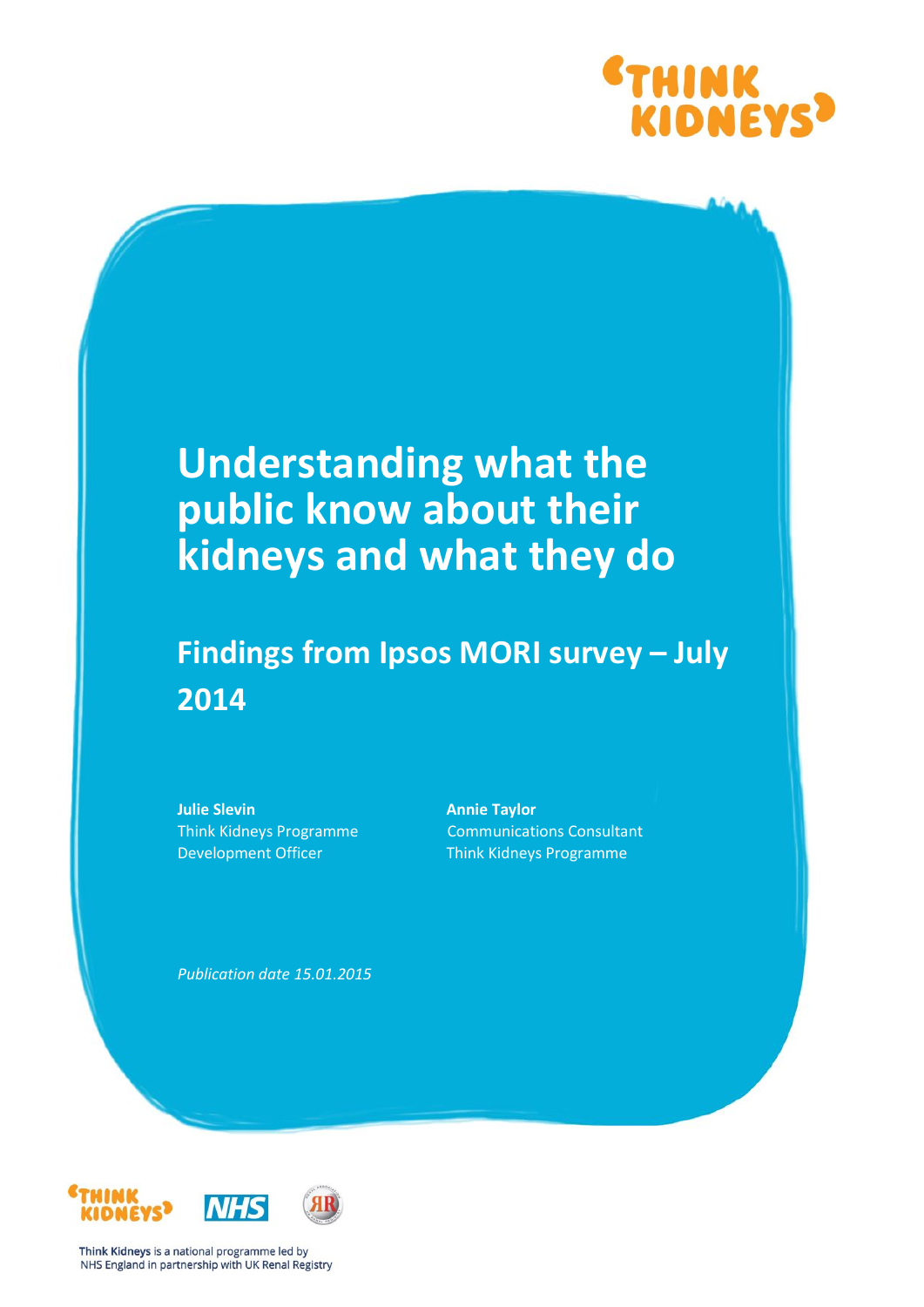

## **Understanding what the public know about their kidneys and what they do**

*Review date 01.01.2016*

| <b>Table of Contents</b>                                                                                                                                                                                                                                                         |                                                             |  |  |  |  |  |  |  |  |
|----------------------------------------------------------------------------------------------------------------------------------------------------------------------------------------------------------------------------------------------------------------------------------|-------------------------------------------------------------|--|--|--|--|--|--|--|--|
| <b>Subject</b>                                                                                                                                                                                                                                                                   | Page No                                                     |  |  |  |  |  |  |  |  |
| 1. Background<br>2. Introduction<br>3. The Survey<br>4. The Questions<br>5. The Findings<br>5.1. Headline findings<br>5.2. Kidney function<br>5.3. Dangers to kidney health<br>5.4. What, if anything do people know about AKI?<br>5.5. What do people think best describes AKI? | 2<br>$\overline{2}$<br>3<br>3<br>4<br>4<br>5<br>6<br>7<br>8 |  |  |  |  |  |  |  |  |
| 6. Conclusions                                                                                                                                                                                                                                                                   | 10                                                          |  |  |  |  |  |  |  |  |

**\*Please note that if you wish to use the information and data from this report you must reference** 

**ThinkKidneys/Ipsos MORI 2014**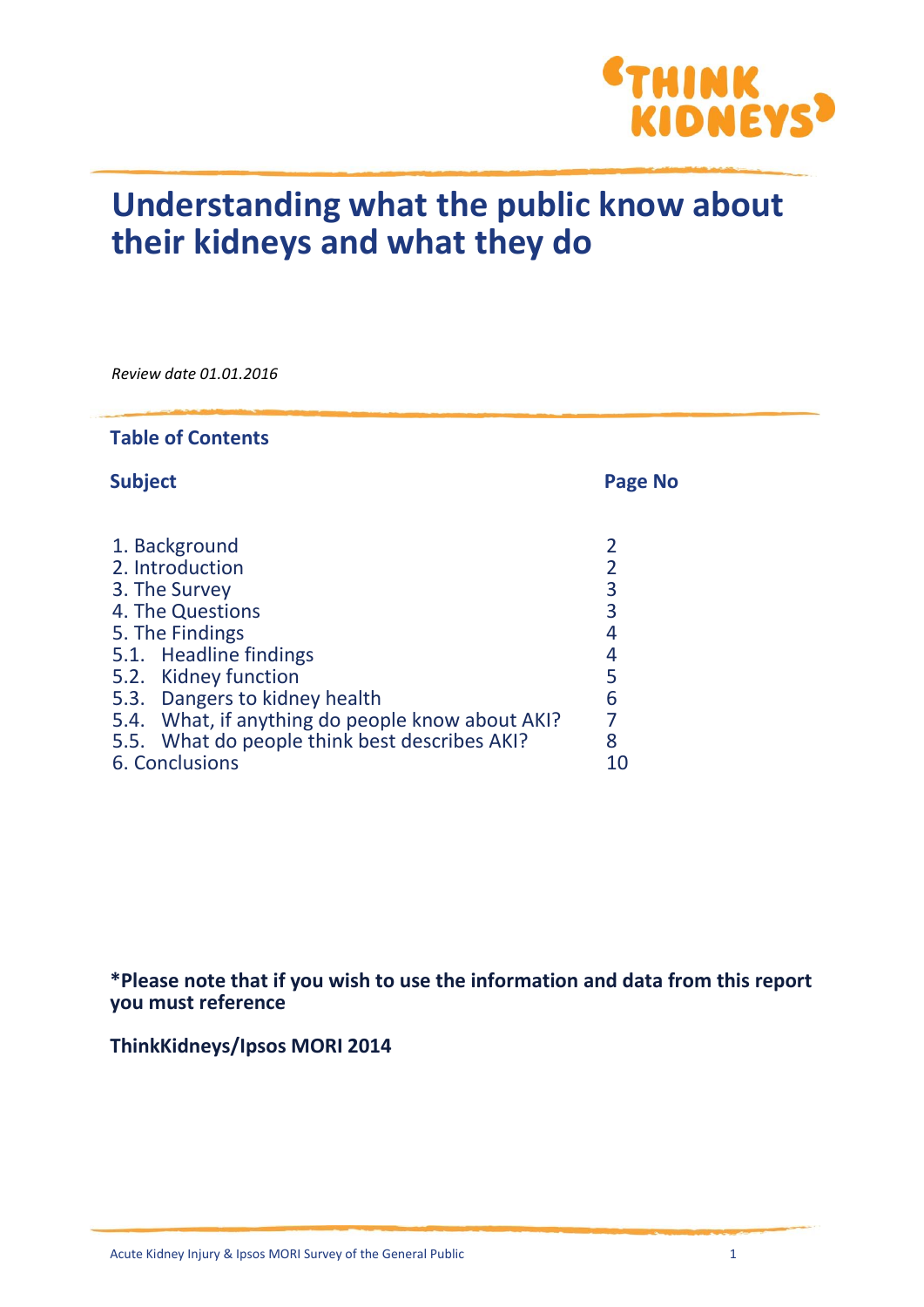

## **1. Background**

Acute kidney injury (AKI), previously known as acute renal failure, is an emerging global healthcare challenge. It is characterised by a sudden decline in kidney function and is rarely caused by physical injury or trauma to the kidneys. Acute kidney injury can occur without symptoms and is detected through a routine blood test. It has many different causes and usually occurs alongside other serious illnesses such as infection or dehydration and is common in patients in hospital. In some cases, certain medications can also affect the kidneys adversely and this can lead to acute kidney injury or add to the severity of acute kidney injury. Acute kidney injury is linked to an increased risk of death or prolonged illness as toxins and fluid collect in the body.

There is a complex link between long term medical conditions (for example diabetes, heart disease, cancer) medication and acute illness which can be further complicated by acute kidney injury. It is estimated that one in five emergency admissions into hospital are associated with acute kidney injury (Wang et al, 2012). Up to 100,000 deaths in hospitals are associated with acute kidney injury and a quarter to a third could potentially be prevented (National Confidential Enquiry into Patient Outcome and Death (NCEPOD) Adding Insult to Injury 2009).

This is not just an issue just for kidney specialists. Kidney doctors and those working in intensive care may look after the most severe cases, but the majority of cases arise and are managed in the community or across all specialities within hospitals (Selby et al, 2012).

The National Institute for Health and Care Effectiveness (NICE) acute kidney injury guidance (published August 2013) highlights that older people with complex health issues and associated illnesses are most at risk. The complication of acute kidney injury to ongoing illness prolongs hospital stays and increases mortality even when the severity of acute kidney injury seems mild. The long term outcomes of acute kidney injury are especially poor for people in this situation. The financial burden upon the NHS is large. NHS Kidney Care estimated that the cost to the NHS per annum is £500 million.

'Think Kidneys' is a national programme led by NHS England in partnership with the UK Renal Registry. The main aim of the Programme is to ensure avoidable harm related to acute kidney injury is prevented in all healthcare settings.

## **2. Introduction**

As part of the work to develop the communications strategy for the Think Kidneys programme a survey was commissioned from Ipsos MORI. The aim of the survey was to give us an understanding of the level of knowledge amongst the general public about their kidneys and what they do. The survey would also provide us with a baseline of information against which we can potentially measure the impact of the programme and, more specifically, any public campaign delivered during the later phase of the programme.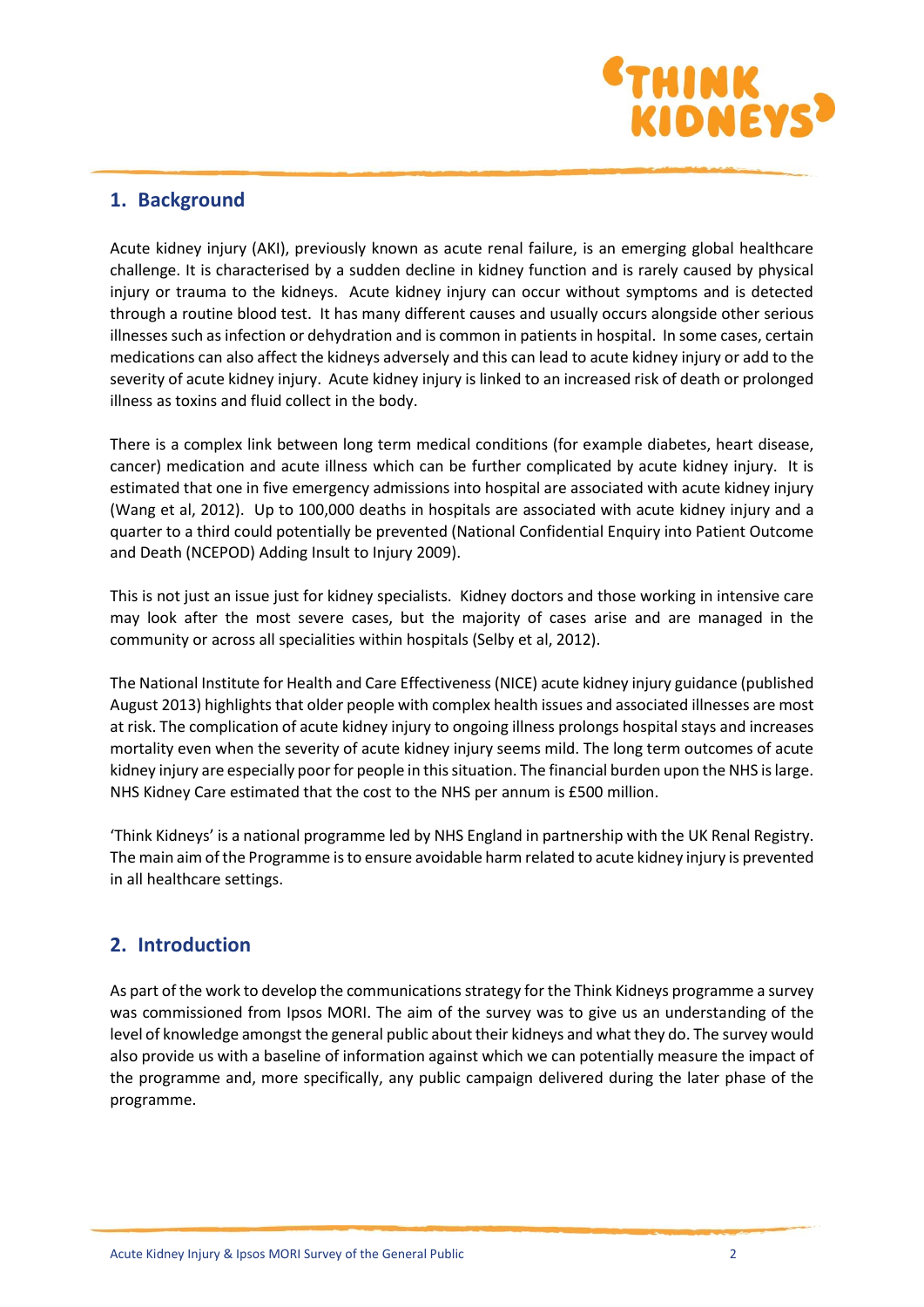

### **3. The Survey**

The survey was carried out between Friday 4 and Monday 14 July 2014. 2,005 residents of Great Britain aged 15+ were questioned in their homes, using a computer assisted system. Participants were asked a series of questions as part of a larger omnibus survey. Included in the survey were multiple choice questions about their knowledge of human kidneys. The resulting data were weighted to known population figures for age, gender, region, socio-economic grade, household tenure, ethnicity and working status.

## **4. The Questions**

Four questions relating to human kidneys and their function were included in the survey. These questions were:

#### **A) Which, if any of the following things do you think your kidneys do?**

Please select all that apply

- 1. Make urine
- 2. Remove excess fluid from the body
- 3. Control the body's chemical balance
- 4. Remove waste
- 5. Help control blood pressure
- 6. Help keep bones healthy
- 7. Help to make red blood cells
- 8. Control the body's temperature
- 9. Pump fluid/blood around the body
- 10. Process medicines
- 11. Other (specify)

#### **B) Which if any of the following do you think are the biggest dangers to the health of your kidneys?**

- 1. Drinking too much alcohol
- 2. Dehydration
- 3. Receiving a physical blow (such as a punch or a kick) to the kidneys
- 4. Certain ingredients in some medicines
- 5. Having a diet that is low in vitamins and minerals
- 6. High cholesterol levels
- 7. High blood pressure
- 8. Lack of exercise
- 9. Not keeping your kidneys warm
- 10. Eating too much of certain vegetables (such as asparagus or beetroot)
- 11. Smoking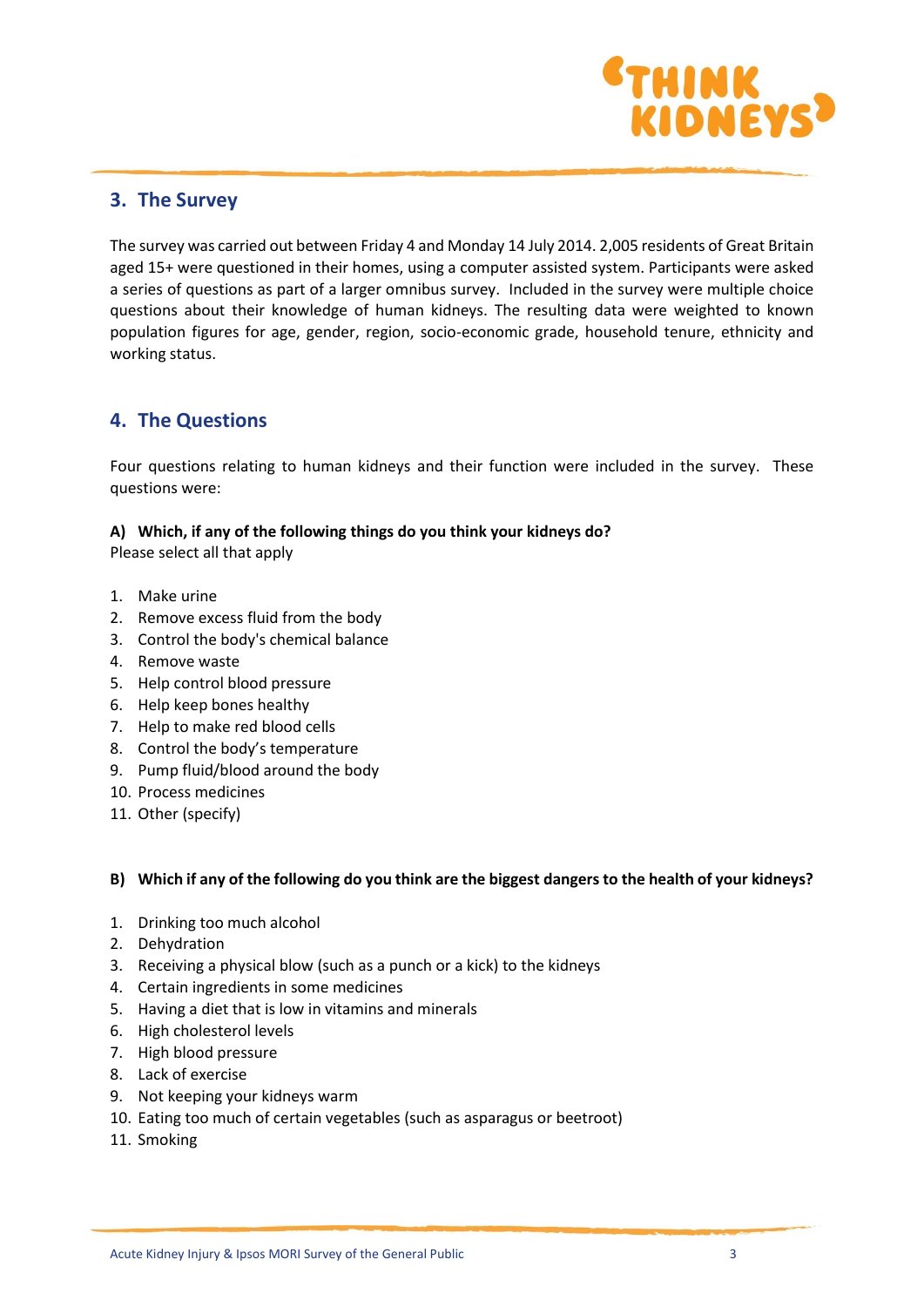

- 12. Diabetes
- 13. Too much salt

#### **C) Have you heard the term "Acute Kidney Injury" before today or not?**

- 1. I have definitely heard of it
- 2. I think I have heard of it
- 3. No, I have not heard of it
- 4. Don't know

#### **D) Which one, if any of the following, do you think best describes Acute Kidney Injury?**

- 1. Sudden damage to the kidneys that causes them to stop working properly as a complication of another serious illness or dehydration
- 2. Sudden damage to the kidneys that causes them to stop working properly as the result of a physical blow to the kidneys
- 3. Damage to the kidneys that happens over time as a result of alcohol abuse
- 4. Damage to the kidneys that happens over time as a result of poor diet or lack of physical exercise
- 5. Other [specify]
- 6. Don't know

## **5. The Findings**

#### **5.1. Headline findings**

- As a massive generalisation, people don't have a comprehensive understanding of what their kidneys do, how to keep them healthy, or what acute kidney injury is
- Just about half of the population in Great Britain don't think their kidneys make urine, and you're more likely to know this if you are older
- Very few people know that kidneys help in the processing of medicines. Only an eighth (12%) of interviewees thought their kidneys had a role in processing medicines.
- More people in the research believe that the kidneys help remove waste from the body than thought they made urine. However, more people thought the kidneys made urine rather than removing excess fluid from the body. While only a quarter (24%) thought that the kidneys helped control the body's chemical balance.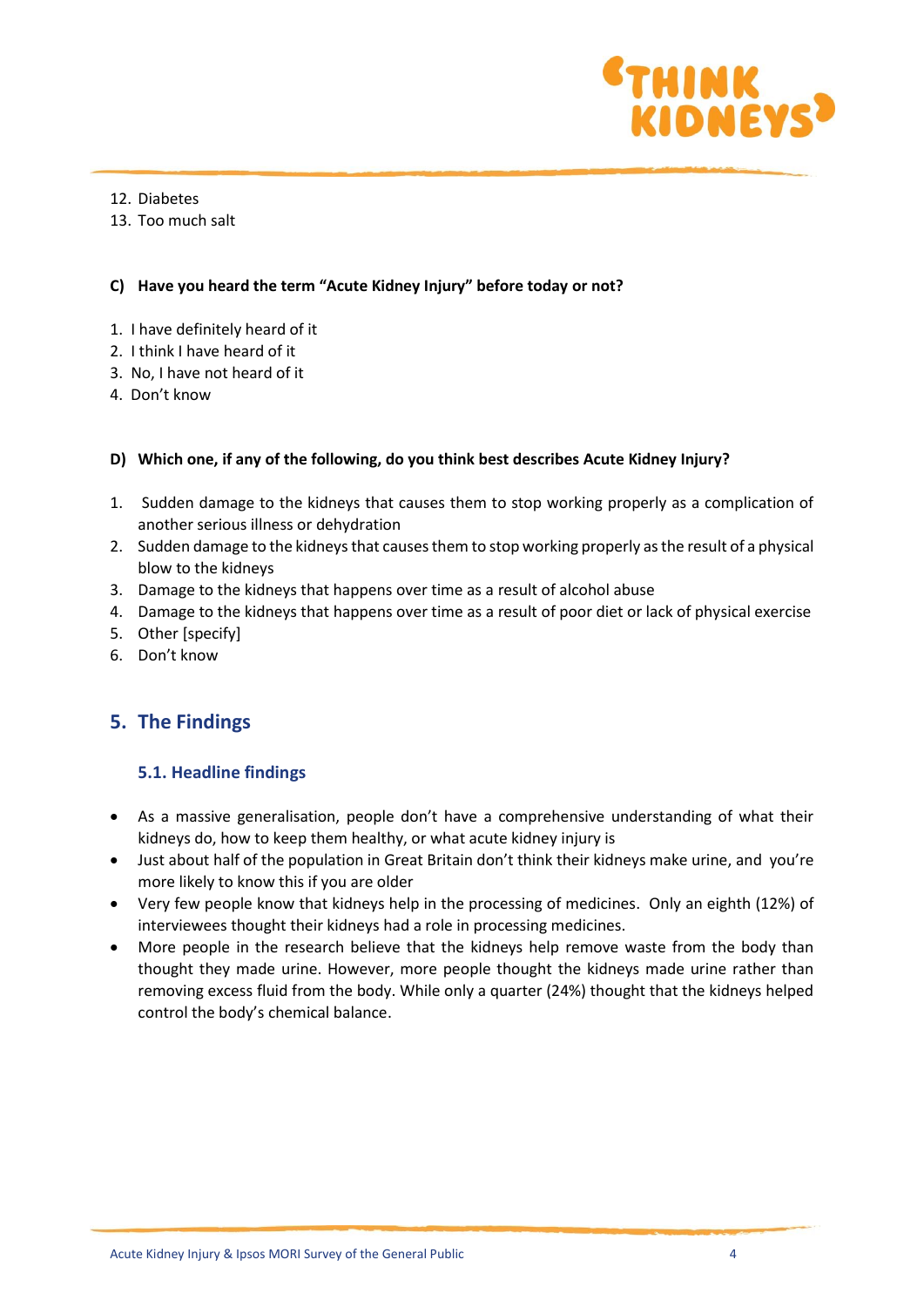

#### **5.2. Kidney function**

|               | Remove<br>waste | Make<br>Urine | Remove<br>excess<br>fluid from<br>the body | Contro<br>I the<br>body's<br>chemic<br>al<br>balanc<br>e | Process<br>medicine<br>s | Help<br>control<br>blood<br>pressu<br>re | Pump<br>fluid/b<br>lood<br>aroun<br>d the<br>body | Help to<br>make red<br>blood<br>cells | Contro<br>I the<br>bodies<br>tempe<br>rature | Help<br>keep<br>bones<br>health<br>V | Cleans<br>/filters<br>/purifi<br>es<br>blood | Other | Don't<br>know |
|---------------|-----------------|---------------|--------------------------------------------|----------------------------------------------------------|--------------------------|------------------------------------------|---------------------------------------------------|---------------------------------------|----------------------------------------------|--------------------------------------|----------------------------------------------|-------|---------------|
| All responses | 1208            | 1020          | 705                                        | 486                                                      | 231                      | 193                                      | 168                                               | 150                                   | 75                                           | 56                                   | 22                                           | 19    | 133           |
|               | (60%)           | (51%)         | (35%)                                      | (24%)                                                    | (12%)                    | (10%)                                    | (8%)                                              | (70%)                                 | (4%)                                         | (3%)                                 | (1%)                                         | (1%)  | (7%)          |
| Working       | 685             | 572           | 368                                        | 270                                                      | 142                      | 100                                      | 69                                                | 79                                    | 42                                           | 33                                   | 11                                           | 10    | 51            |
|               | (64%)           | (54%)         | (35%)                                      | (25%)                                                    | (13%)                    | (9%)                                     | (6%)                                              | (7%)                                  | (4%)                                         | (3%)                                 | (1%)                                         | (1%)  | (5%)          |
| In education  | 72              | 58            | 46                                         | 35                                                       | 8                        | 16                                       | 8                                                 | 10                                    | 7                                            | $\mathbf{1}$                         | 1                                            | 0     | 16            |
|               | (53%)           | (43%)         | (34%)                                      | (25%)                                                    | (6%)                     | (11%)                                    | (6%)                                              | (7%)                                  | (5%)                                         | (1%)                                 | (1%)                                         | (0%)  | (12%)         |
| Not working   | 451             | 390           | 291                                        | 182                                                      | 81                       | 77                                       | 91                                                | 60                                    | 26                                           | 22                                   | 10                                           | 9     | 66            |
|               | (56%)           | (49%)         | (36%)                                      | (23%)                                                    | (10%)                    | (10%)                                    | (11%)                                             | (7%)                                  | (3%)                                         | (3%)                                 | (1%)                                         | (1%)  | (8%)          |

**Table 5.1.** Which, if any of the following things do you think your kidneys do?

- Only 51% of the population know that kidneys make urine (Table 5.1), and of those people 59% are graduates/PhD know this. The older you are, the more likely you are to know kidneys make urine (Figure 5.1)
- Only 12% of participants thought that the kidneys had a role to play in processing medicines (Table 5.1)
- More people believe that the kidneys help remove waste from the body (60%) than thought they made urine (51%). However, more people thought the kidneys made urine rather than removing excess fluid from the body (35%) (Table 5.1).



#### **Percentage of participants who know kidneys make urine, by age group**

- Only a quarter (24%) thought that the kidneys helped control the body's chemical balance (Table 5.1)
- Nearly one in 10 participants (8%) thought the kidneys pumped blood and fluids around the body (Table 5.1)
- Very few participants (3%) thought they had a role in maintaining the health of bones (Table 5.1)
- One in 14 participants (7%) do not know what the kidneys do (Table 5.1)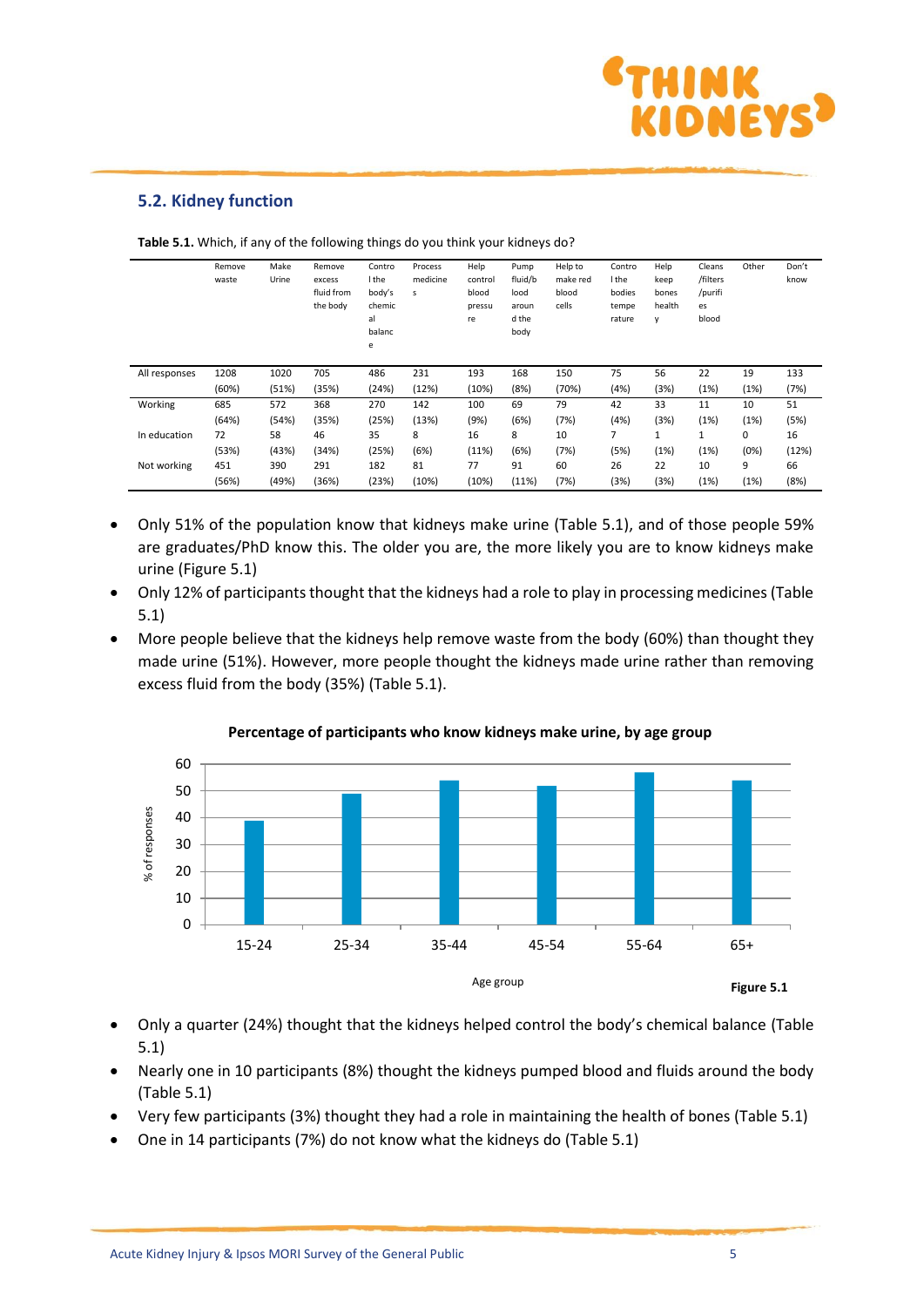

#### **5.3. Dangers to kidney health**

|                 | Drinking<br>too much<br>alcohol | Dehyd<br>ration | Receiving<br>a physical<br>blow | Certai<br>n.<br>ingredi<br>ents in<br>some<br>medici<br>nes | Having a<br>diet that<br>is low in<br>vitamins<br>and<br>minerals | High<br>choles<br>terol<br>levels | High<br>blood<br>pressu<br>re | Lack of<br>exercise | Not<br>keepin<br>g your<br>kidney<br>s<br>warm | Eating<br>too<br>much<br>of<br>certain<br>vegeta<br>bles | Smoki<br>ng | Diabet<br>es   | Too<br>much<br>salt | Other  | Don't<br>know |
|-----------------|---------------------------------|-----------------|---------------------------------|-------------------------------------------------------------|-------------------------------------------------------------------|-----------------------------------|-------------------------------|---------------------|------------------------------------------------|----------------------------------------------------------|-------------|----------------|---------------------|--------|---------------|
| All responses   | 1362                            | 1067            | 694                             | 444                                                         | 343                                                               | 335                               | 331                           | 258                 | 94                                             | 50                                                       | 19          | 6              | 3                   | 41     | 91            |
|                 | (68%)                           | (53%)           | (35%)                           | (22%)                                                       | (17%)                                                             | (17%)                             | (17%)                         | (13%)               | (5%)                                           | (3%)                                                     | (1%)        | *              | $\ast$              | (2%)   | (5%)          |
| $GCS/O-$        | 409                             | 321             | 199                             | 116                                                         | 99                                                                | 117                               | 94                            | 75                  | 27                                             | 20                                                       | 4           | 3              | $\mathbf{1}$        | 13     | 26            |
| LV/CSE/NVQ      | (67%)                           | (52%)           | (33%)                           | (19%)                                                       | (16%)                                                             | (19%)                             | (15%)                         | (12%)               | (4%)                                           | (3%)                                                     | (1%)        | (1%)           | $\ast$              | (2%)   | (4%)          |
| 12              |                                 |                 |                                 |                                                             |                                                                   |                                   |                               |                     |                                                |                                                          |             |                |                     |        |               |
| A-LVL or        | 250                             | 198             | 122                             | 78                                                          | 68                                                                | 58                                | 59                            | 39                  | 12                                             | 7                                                        | 0           | 0              | 0                   | 3      | 17            |
| <b>EQUIV</b>    | (72%)                           | (57%)           | (35%)                           | (23%)                                                       | (19%)                                                             | (17%)                             | (17%)                         | (11%)               | (3%)                                           | (2%)                                                     | (0%)        | (0%)           | (0%)                | $\ast$ | (5%)          |
| DEGR/MAST/      | 367                             | 337             | 229                             | 168                                                         | 104                                                               | 75                                | 108                           | 87                  | 32                                             | 9                                                        | 3           | 0              | 1                   | 11     | 11            |
| PHD             | (67%)                           | (61%)           | (41%)                           | (30%)                                                       | (19%)                                                             | (14%)                             | (20%)                         | (16%)               | (6%)                                           | (2%)                                                     | (1%)        | (0%)           | $\ast$              | (2%)   | (2%)          |
|                 | 195                             | 110             | 61                              | 37                                                          | 32                                                                | 45                                | 34                            | 29                  | 9                                              | 7                                                        | 5           | $\overline{2}$ | $\mathbf{1}$        | 6      | 28            |
| <b>NO FORML</b> | (67%)                           | (38%)           | (21%)                           | (13%)                                                       | (11%)                                                             | (15%)                             | (12%)                         | (10%)               | (3%)                                           | (2%)                                                     | (2%)        | (1%)           | $\ast$              | (2%)   | (10%)         |
| QUAL            |                                 |                 |                                 |                                                             |                                                                   |                                   |                               |                     |                                                |                                                          |             |                |                     |        |               |

**Table 5.2.** Which, if any of the following do you think are the biggest dangers to the health of your kidneys?

\* small base

- Over two-thirds (68%) of the population think that too much alcohol damages kidneys (Table 5.2). This is more likely to be believed by younger or older people (Figure 5.2. NB Kidney function is not likely to be affected by the consumption of too much alcohol, although other organs can be affected detrimentally and over-consumption is of course bad for health generally).
- You are more likely to think that alcohol causes harm to kidneysif you live in the north east or west of England, Scotland or Wales (84% of participants in Wales thought alcohol is a danger to kidney health compared to 60% in London)
- There is good understanding that dehydration can have a serious effect on your kidneys' health (53%). People in higher social classes are almost twice as likely to know this (68%) than those from lower social classes (35%). The better educated you are the more likely you will know this (61% of those with degree/Masters/PHD compared to 38% of those with no formal qualification, Table 5.2). Londoners are the least likely to know this (43% in London compared with 72% in Wales)
- Less than a quarter of the population (22%) think that ingredients in medicines present a problem to kidney health. You are more likely to know this if living in Wales or the south-west of England
- Lack of exercise or poor diet are seen as more likely to cause harm by participants aged between 15 and 44, than those over 45 (Figure 5.2)
- Only 1% of participants thought that smoking endangers the health of kidneys (Table 5.2)
- 35% of participants believe a physical blow endangers the health of kidneys
- 5% of participants did not know what endangers the health of kidneys (Table 5.2). The highest group of participants being under 34 years of age (Figure 5.2)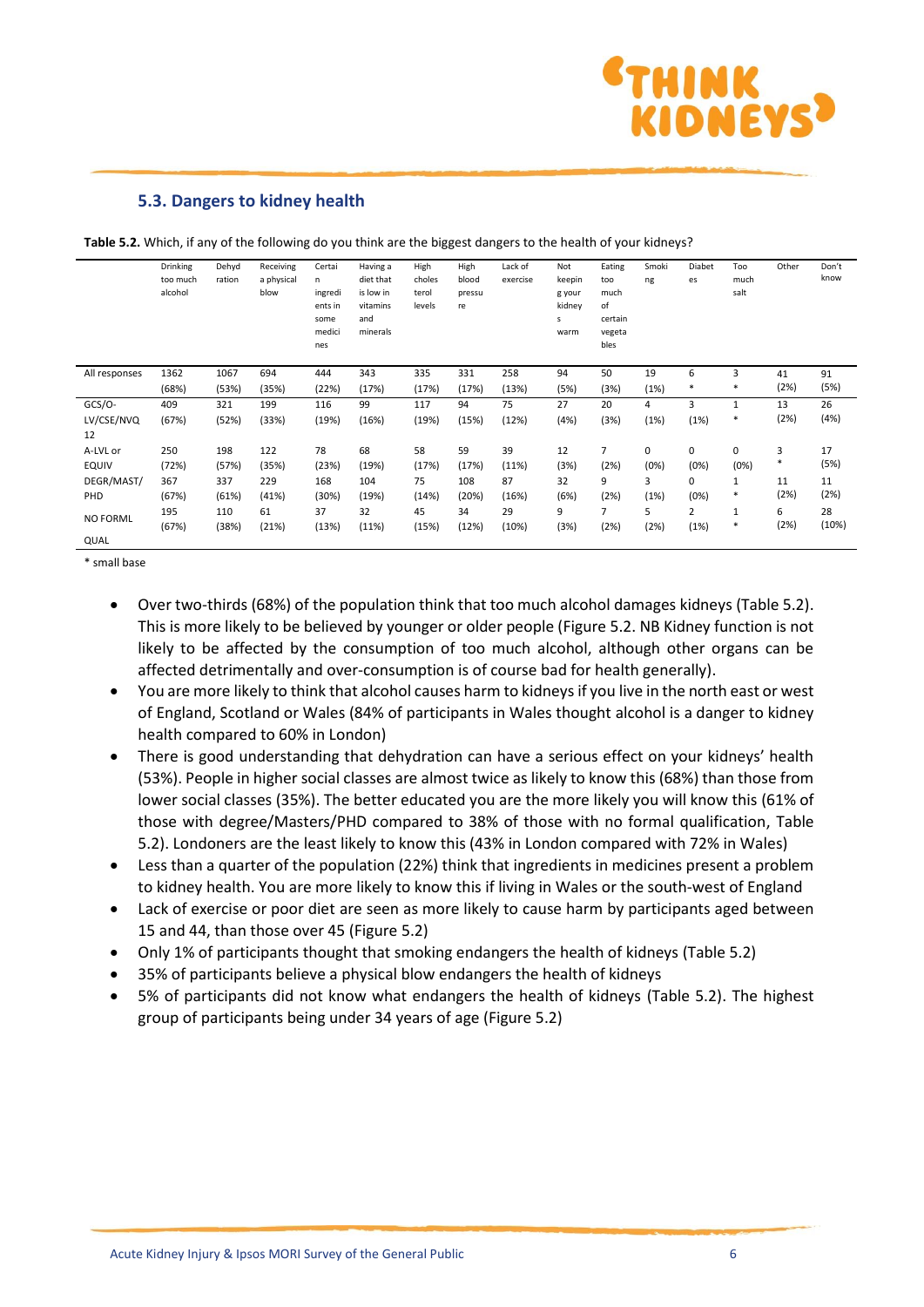



**What people think are dangers to the health of kidneys, by age group**

**Danger to kidney health by age group**

**Figure 5.2**

### **5.4. What, if anything do people know about AKI?**

- 15% of interviewees said they had definitely heard of it, 16% thought they had heard of it which means 31% of interviewees were aware of AKI. This doesn't necessarily mean that they got the definition correct.68% had not heard of AKI and 1% didn't know whether they had heard of it (Figure 5.3)
- Awareness of AKI is affected little by age, social grade or education
- Wales was the location with the highest percentage of people who had definitely heard of it at 24%. Londoners were the least likely participants to have heard of it – at 9%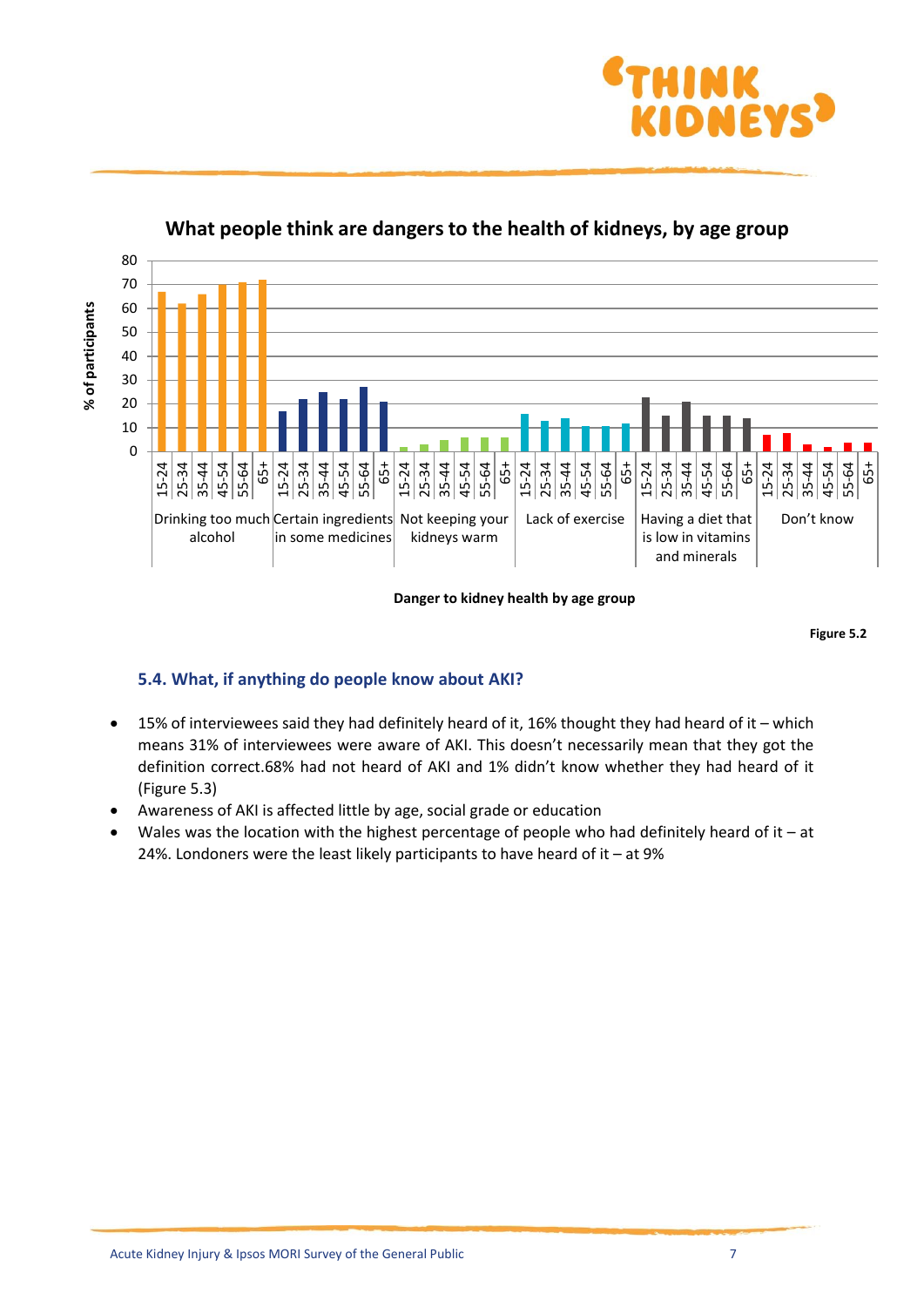





#### **5.5. What do people think best describes AKI?**

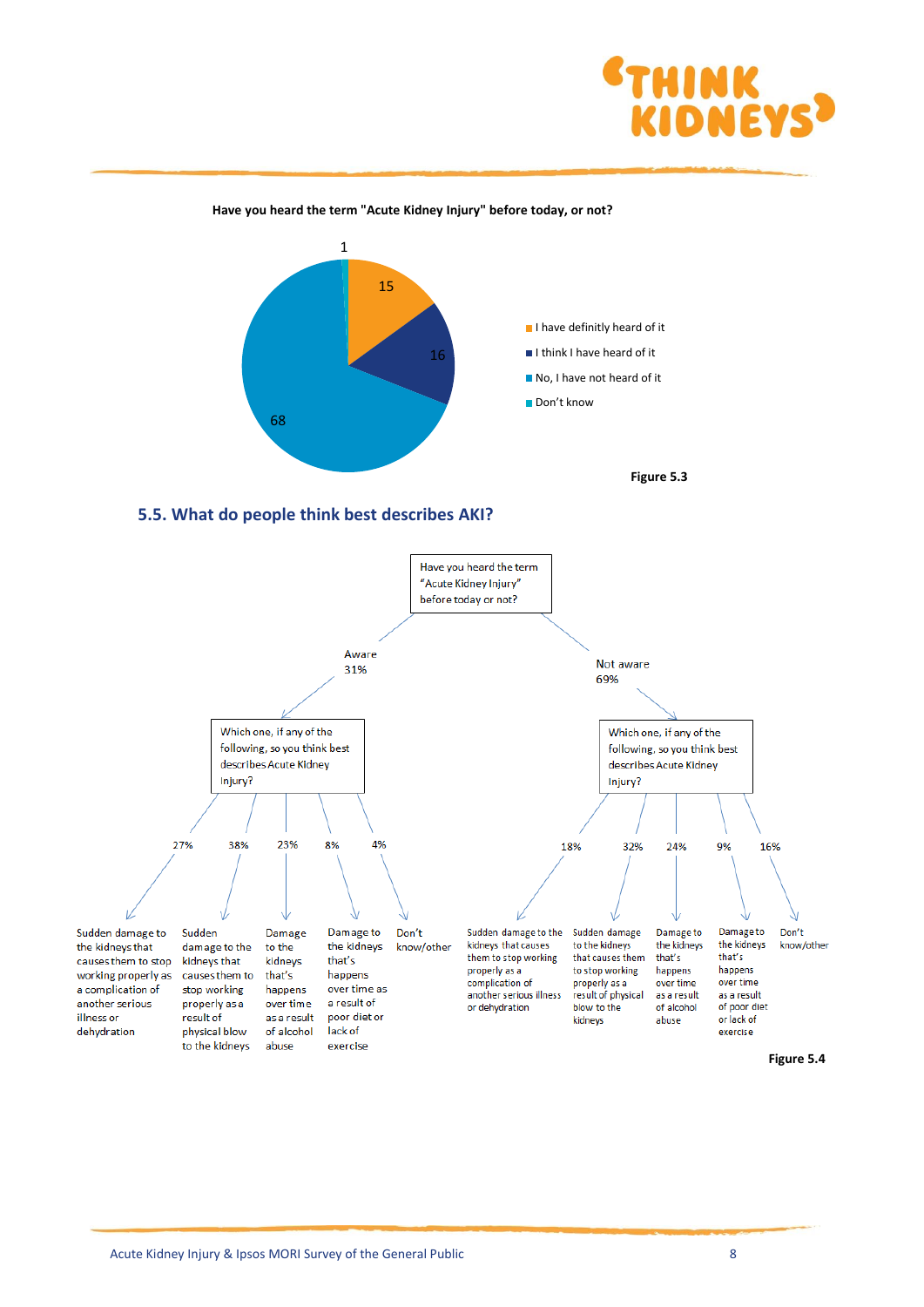

- Of those who said they were aware of AKI, 38% said that it was due to the sudden damage to the kidneys as the result of a physical blow to the kidneys. This is almost the same as those who guessed the definition after saying they weren't aware of AKI (32%) (Figure 5.4)
- One third of all participants (34%) think that AKI is sudden damage to the kidneys as the result of a physical blow (Table 5.3). This belief increases with age. 53% of participants in Wales believed this to be true
- Only one in five (21%) knew or guessed the correct definition of acute kidney injury. These participants are more likely to have a higher education and to be from higher social economic class (ABC1)
- In terms of age, participants over the age of 65 are least likely to know true definition of AKI (17%)
- Nearly one in four (23%) thought AKI was caused by sustained alcohol abuse
- Of those who said they were aware of AKI, only 27% knew what it was, while the percentage that guessed and guessed correctly was 18%

|       |               | Sudden damage to the<br>kidneys that causes<br>them to stop working<br>properly as a<br>complication of another<br>serious illness or<br>dehydration | Sudden damage to the<br>kidneys that causes<br>them to stop working<br>properly as a result of<br>physical blow to the<br>kidneys | Damage to the kidneys<br>that's happens over<br>time as a result of<br>alcohol abuse | Damage to the<br>kidneys that's<br>happens over time as<br>a result of poor diet<br>or lack of exercise | Other          | Don't<br>know |
|-------|---------------|------------------------------------------------------------------------------------------------------------------------------------------------------|-----------------------------------------------------------------------------------------------------------------------------------|--------------------------------------------------------------------------------------|---------------------------------------------------------------------------------------------------------|----------------|---------------|
|       | All responses | 422                                                                                                                                                  | 685                                                                                                                               | 468                                                                                  | 178                                                                                                     | 12             | 227           |
|       |               | (21%)                                                                                                                                                | (34%)                                                                                                                             | (23%)                                                                                | (9%)                                                                                                    | (1%)           | (11%)         |
|       | $15 - 24$     | 72                                                                                                                                                   | 86                                                                                                                                | 70                                                                                   | 44                                                                                                      | $\overline{2}$ | 41            |
|       |               | (23%)                                                                                                                                                | (27%)                                                                                                                             | (22%)                                                                                | (14%)                                                                                                   | (1%)           | (13%)         |
|       | 25-34         | 66                                                                                                                                                   | 89                                                                                                                                | 79                                                                                   | 44                                                                                                      | 3              | 51            |
|       |               | (20%)                                                                                                                                                | (27%)                                                                                                                             | (24%)                                                                                | (13%)                                                                                                   | (1%)           | (15%)         |
| Age   | $35 - 44$     | 72                                                                                                                                                   | 114                                                                                                                               | 73                                                                                   | 27                                                                                                      | 1              | 34            |
| Group |               | (22%)                                                                                                                                                | (35%)                                                                                                                             | (23%)                                                                                | (8%)                                                                                                    | $\ast$         | (11%)         |
|       | 45-54         | 83                                                                                                                                                   | 130                                                                                                                               | 70                                                                                   | 23                                                                                                      | 0              | 26            |
|       |               | (25%)                                                                                                                                                | (39%)                                                                                                                             | (21%)                                                                                | (7%)                                                                                                    | (0%)           | (8%)          |
|       | 55-64         | 60                                                                                                                                                   | 111                                                                                                                               | 65                                                                                   | 13                                                                                                      | 1              | 23            |
|       |               | (22%)                                                                                                                                                | (40%)                                                                                                                             | (24%)                                                                                | (5%)                                                                                                    | $\ast$         | (8%)          |
|       | $65+$         | 70                                                                                                                                                   | 155                                                                                                                               | 111                                                                                  | 26                                                                                                      | 6              | 52            |
|       |               | (17%)                                                                                                                                                | (37%)                                                                                                                             | (26%)                                                                                | (6%)                                                                                                    | (1%)           | (12%)         |

**Table 5.3.** Which, if any of the following, do you think best describes Acute Kidney Injury?

\* small base

- Two-thirds (66%) incorrectly identified the definition of AKI, and one in 10 (11%) admitted to not knowing
- Of those that guessed incorrectly or said they didn't know, over half (51%) guessed that it was the sudden damage to the kidneys as the result of a physical blow to the kidneys
- Younger people are more likely to believe that AKI is the result of poor diet or lack of exercise (15 to 34 years old from 13% to 14%, while people 35+ the figure was 5% to 8%)
- Participants aged 65+ were more likely to give an incorrect answer (83%) compared to participants aged 14-25 (77%). Londoners were the most likely to say they don't know what best describes AKI (23%), while participants in Scotland were most likely to select the correct definition (28%)
- The more educated participants were more likely to know, or have correctly guessed, that AKI is the sudden damage to the kidneys as a complication of another serious illness or dehydration (lack of water). These participants are more likely to be from a higher social economic class (ABC1)